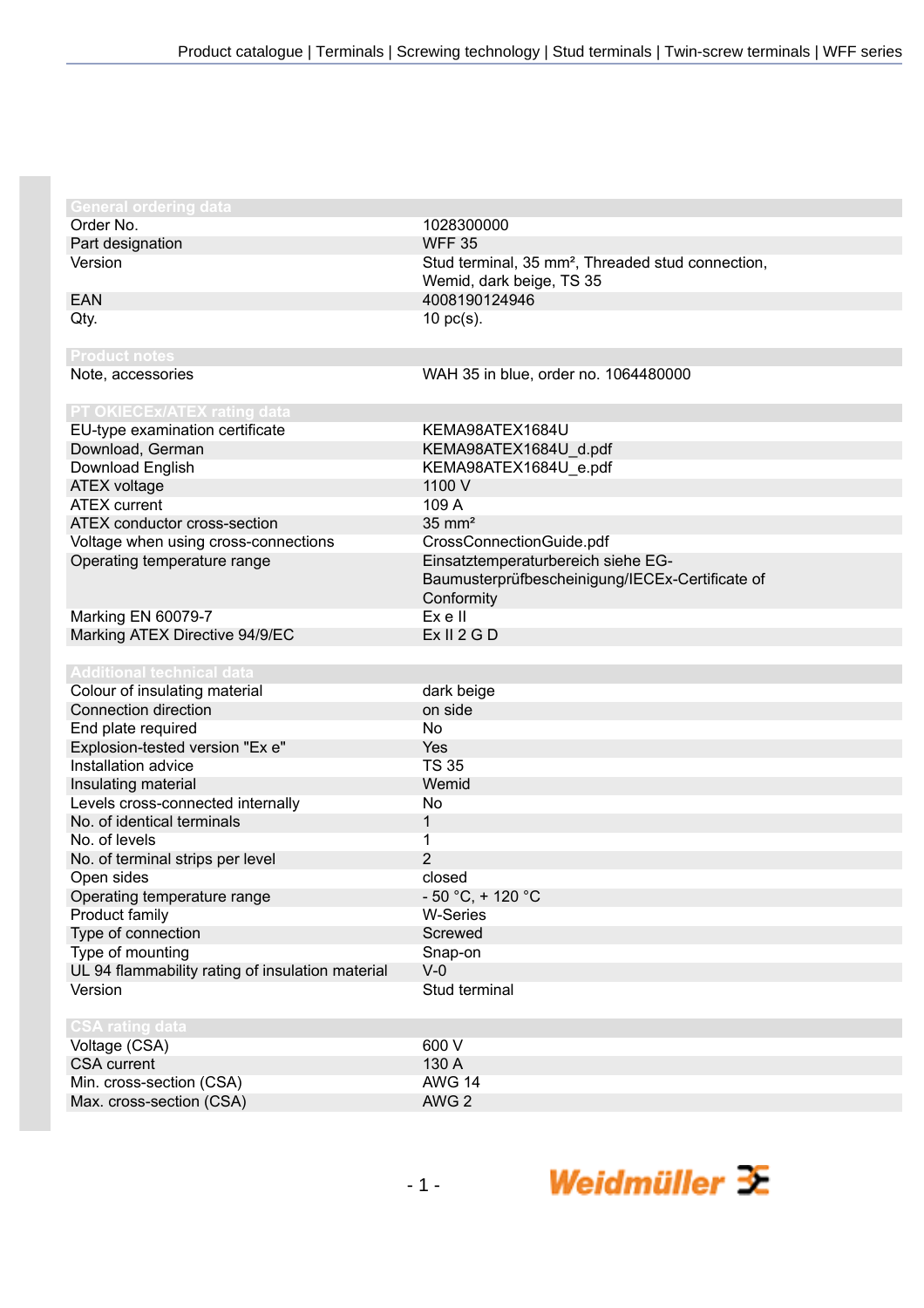| <b>Conductors for clamping (rated connection)</b> |                            |
|---------------------------------------------------|----------------------------|
| Type of connection                                | Threaded stud connection   |
| Connection direction                              | on side                    |
| Flexible, min.                                    | $2.5$ mm <sup>2</sup>      |
| Flexible, max.                                    | $50 \text{ mm}^2$          |
|                                                   |                            |
| <b>Dimensions</b>                                 |                            |
| Width                                             | 27 mm                      |
| Height of lowest version                          | 54.5 mm                    |
| Length                                            | 107 mm                     |
| Weight                                            | 90 g                       |
| TS 35 offset                                      | 53.5 mm                    |
|                                                   |                            |
| <b>Rating data</b>                                |                            |
| Rated cross-section                               | $35 \text{ mm}^2$          |
| Rated voltage                                     | 1,000 V                    |
| Rated impulse voltage                             | 8 kV                       |
| <b>Rated current</b>                              | 125 A                      |
| Current with max. conductor                       | 150 A                      |
| Pollution severity                                | $\mathbf{3}$               |
|                                                   |                            |
| <b>Strap connection</b>                           |                            |
| Gauge to EN 50043                                 | C <sub>4</sub>             |
| Strap 1, max.                                     | 6 x 13 x 0.5               |
| Strap 1, min.                                     | $3 \times 13 \times 0.5$   |
| Strap 2, min.                                     | $2 \times 15,5 \times 0,8$ |
|                                                   |                            |
| <b>Stud connection</b>                            |                            |
| 2 cable lugs to DIN 46234                         | $625$ mm <sup>2</sup>      |
| 2 cable lugs to DIN 46234                         | $2.535$ mm <sup>2</sup>    |
| Cable lug to DIN 46234                            | $625$ mm <sup>2</sup>      |
| Cable lug to DIN 46234                            | $2.550$ mm <sup>2</sup>    |
| Clamping range, max.                              | $50 \text{ mm}^2$          |
| Clamping range, min.                              | $2.5$ mm <sup>2</sup>      |
| Stud size for spade connection                    | M 6                        |
| Tightening torque range                           | 3.06.0 Nm                  |
|                                                   |                            |
| UL rating data                                    |                            |
| Voltage (UL)                                      | 1,000 V                    |
| Current (UL)                                      | 115 A                      |
| Min. cross-section (UL)                           | <b>AWG 14</b>              |
| Max. cross-section (UL)                           | AWG <sub>2</sub>           |
|                                                   |                            |



Approvals institutes